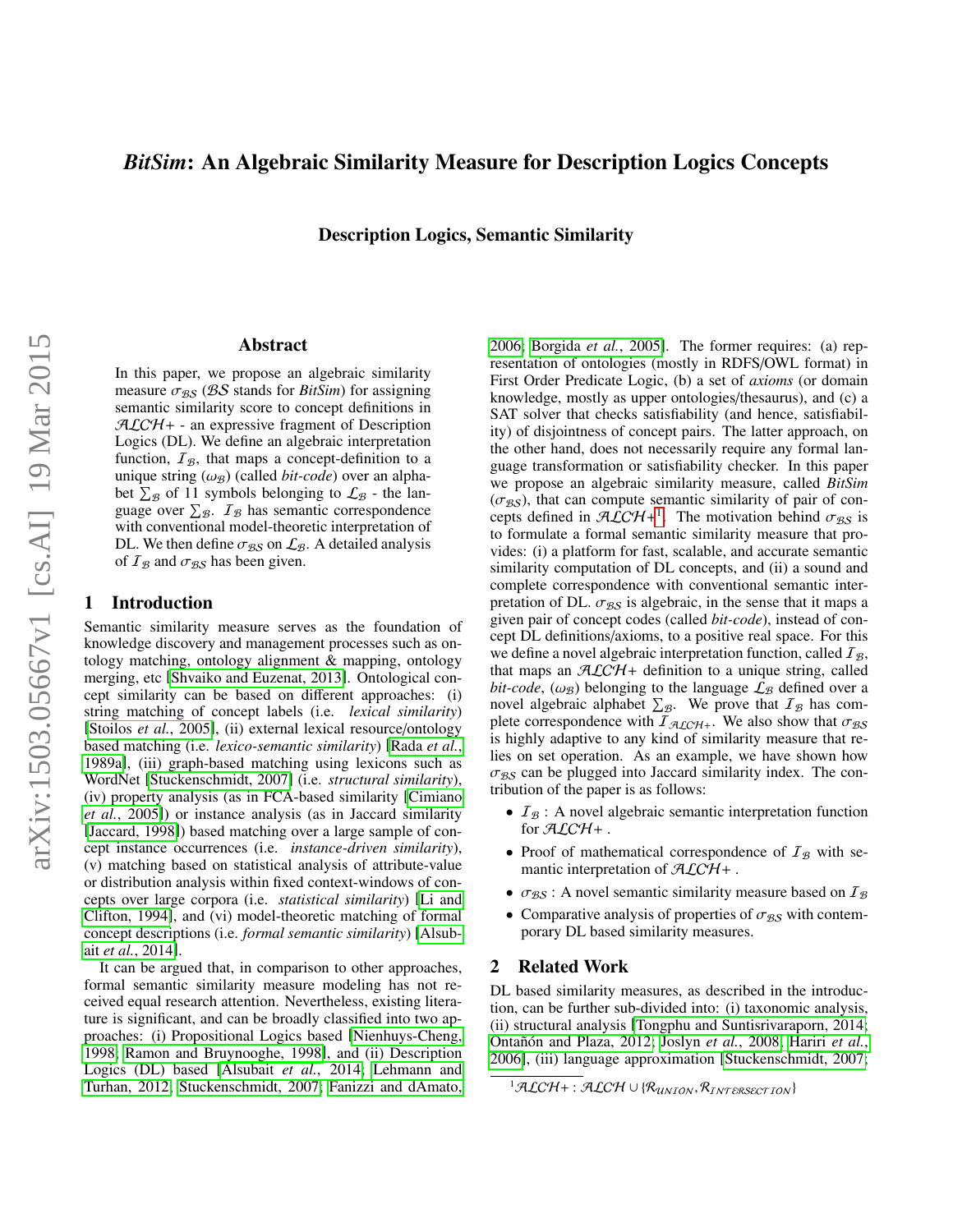[Tserendorj](#page-6-11) *et al.*, 2008; Groot *et al.*[, 2005;](#page-5-6) [Brandt](#page-5-7) *et al.*, [2002\]](#page-5-7), and (iii) model-theoretic analysis [\[Distel](#page-5-8) *et al.*, 2014; [Alsubait](#page-5-2) *et al.*, 2014; [Lehmann and Turhan, 2012;](#page-6-7) [Borgida](#page-5-4) *et al.*[, 2005\]](#page-5-4). The most common approach for DL based similarity measure modeling adopts taxonomic analysis as proposed in [Rada *et al.*[, 1989b;](#page-6-12) [Resnik and others, 1999;](#page-6-13) [Jiang and Conrath, 1997;](#page-5-9) [Wu and Palmer, 1994;](#page-6-14) [Lin, 1998\]](#page-6-15). These techniques can be further sub-divided, as mentioned in introduction, into graph-traversal approaches [\[Rada](#page-6-12) *et al.*, [1989b\]](#page-6-12) and Information-Content approaches [\[Resnik and oth](#page-6-13)[ers, 1999\]](#page-6-13). However, these methods can work on a generalized ontology and hence, are not sensitive to DL definitions.

In structural analysis based approaches, a similarity measure is designed to capture the semantic equivalence of description trees of definitions of DL concept pairs. One way of achieving this is to calculate the degree of homomorphism between such trees, as proposed in [\[Tongphu and Suntisri](#page-6-8)[varaporn, 2014\]](#page-6-8). A refinement graph based anti-unification approach has been proposed in [Ontañón and Plaza, 2012] for computing instance similarity. Approximation based techniques aim at converting given DL expression to another lower expressive DL language on approximation. In [\[Stuck](#page-6-3)[enschmidt, 2007\]](#page-6-3) an upper and lower approximation interpretation for  $\mathcal{SHIQ}$  have been defined over a sub-vocabulary of  $SHIQ$ . The sub-vocabulary can be formed by either removing concepts atoms in a given definition or by replacing them with structurally simpler concepts [Groot *et al.*[, 2005\]](#page-5-6). Another technique, as proposed in [Noia *et al.*[, 2004\]](#page-6-16), is based on converting user query into a DL expression and try to classify the match to be either an *exact match*, or a *potential match* (i.e., match might happen if some concept atom and operators are added) or a *partial match* (where the user query and answer/description found in the knowledge base are in conflict).

One of the pioneer work on model-theoretic interpretation based similarity approach can be found in [\[Borgida](#page-5-4) *et al.*[, 2005\]](#page-5-4). The work shows the inherent difficulty in measuring similarity of DL concepts using conventional taxonomic analysis based techniques. It then uses an Information-Content based approach to evaluate the similarity of two concept definitions. A work has been proposed by [\[Lehmann](#page-6-7) [and Turhan, 2012\]](#page-6-7) for similarity computation of concepts defined in  $\mathcal{ELH}$ . In this work, a Jaccard Index [\[Jaccard, 1998\]](#page-5-1) based approach has been followed that compares common parents of a concept pair using a *fuzzy connector* (i.e. a similarity score aggregation function). A similar Jaccard Index based approach has been recently proposed in [\[Alsubait](#page-5-2) *et al.*, [2014\]](#page-5-2). Another recent approach has been proposed in [\[Distel](#page-5-8) *et al.*[, 2014\]](#page-5-8). The work emphasizes the necessity of *triangle inequality* property of formal semantic similarity measure. It defines two versions of a *relaxation function* for computing dissimilarity of concepts defined in  $\mathcal{EL}$ . However, it can be proved that *triangle inequality* is not always valid and hence, is not a necessary condition.

# 3 Preliminaries

## 3.1  $\mathcal{ALCH}$  + - A Description Logics Fragment

We hereby define the semantic interpretation of  $ALCH+$  (an extension of which also interprets current OWL 2 specifica-tion)<sup>[2](#page-1-0)</sup>. Let *I* be an interpretation function, and  $\Delta$  be the universal domain.  $\mathcal{ALCH}$ <sup>I</sup> is defined as:

- AL (*Attributive Language*):
	- $-$  *Atomic concept*:  $A^I \subseteq \Delta^I$
	- $-$  *Role*:  $r^{\mathcal{I}} \subseteq \Delta^{\mathcal{I}} \times \Delta^{\mathcal{I}}$
	- $-$  *Atomic Negation*:  $\neg A^I = \Delta^I \setminus A^I$
	- $Top$  *Concept*:  $\top = \Delta^I$
	- $-$  *Bottom Concept*:  $\bot = \emptyset^{\mathcal{I}}$
	- $-$  *Conjunction*:  $(C \sqcap D)^{I} = C^{I} \cap D^{I}$
	- $-$  *Value Restriction*:  $(\forall R.C)^{T} = \{a \mid \forall b.(a, b) \in R^{T}\}\rightarrow b \in C^{T}$  $\rightarrow b \in C^{\mathcal{I}}$
	- *Limited Existential Restriction*:  $(\exists R.\top)^{T} = \{a \mid \exists b \ (a \ b) \in R^{T} \land b \in \Lambda^{T}\}\$  $\exists b \cdot (a, b) \in R^{\mathcal{I}} \wedge b \in \Delta^{\mathcal{I}}$
- $E$  (*Full Existential Restriction*):  $(\exists R.C)^{T} = \{a \mid \exists b (a, b) \in R^{T} \land b \in C^{T}\}\$  $\exists b.(a, b) \in R^I \land b \in C^I$
- *C* (*Concept Negation*):  $\neg C^I = \Delta^I \setminus C^I$
- *H* (*Role Hierarchy*):  $R_1^I \subseteq R_2^I$
- $\mathcal{R}_{UNION}$  (Role Union):  $R_1^I \cup R_2^I$
- $\mathcal{R}_{INTERSECTION}$  (*Role Intersection*):  $R_1^I \cap R_2^I$

#### 3.2 Formal Similarity Measure

In this section we define the algebraic properties of  $\sigma$  as given in [\[Lehmann and Turhan, 2012\]](#page-6-7). Let *C* is a DL concept in a given terminology (T-Box)  $\mathcal{T}$ .

**Definition 1:** A semantic similarity measure  $\sigma$  is a function defined as follows:

 $\sigma: C \times C \mapsto [0, 1]$  where  $C \in \mathcal{T}$ 

**Properties of Similarity Measure:** Arguably<sup>[3](#page-1-1)</sup>,  $\sigma$  should ld the following properties: hold the following properties:

**Positiveness\***:  $\forall C_i, C_j \in \mathcal{T}, \sigma(C_i, C_j) \ge 0$  (1)

$$
Reflexive : \forall C_i \in \mathcal{T}, \sigma(C_i, C_i) = 1 \tag{2}
$$

 $\text{Maximality}: \forall C_i, C_j, C_k \in \mathcal{T}, \sigma(C_i, C_i) \geq \sigma(C_j, C_k)$ (3)

**Symmetry**<sup>\*</sup>:  $\forall C_i, C_j \in \mathcal{T}, \sigma(C_i, C_j) = \sigma(C_j, C_i)$  (4)

**Equivalence Closure**: 
$$
\forall C_i, C_j \in \mathcal{T}, \sigma(C_i, C_j) = 1
$$
  
 $\iff C_i \equiv C_j$  (5)

Equivalence Invariance :  $\forall C_i, C_j, C_k \in \mathcal{T}, C_i \equiv C_j$  $\implies \sigma(C_i, C_k) = \sigma(C_j, C_k)$ (6)

<span id="page-1-0"></span><sup>&</sup>lt;sup>2</sup>The syntax of  $ALCH+$  follows conventional DL as defined in [\[Baader, 2003\]](#page-5-10)

<span id="page-1-1"></span><sup>&</sup>lt;sup>3\*</sup> denotes that the property is not universally adopted as necessary condition. Also it cannot be proven to be valid in all types of algebraic spaces.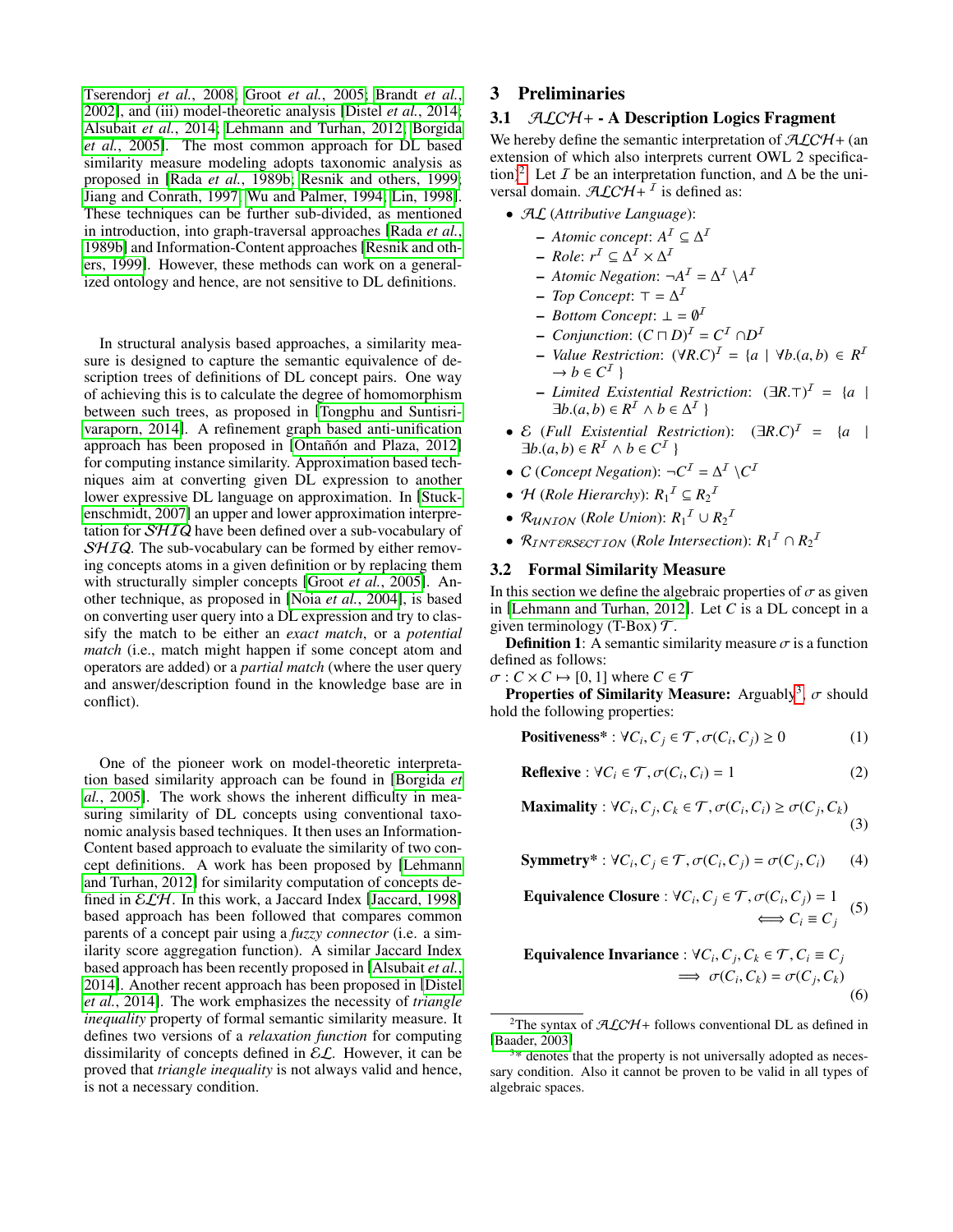

Figure 1: Lattice Structure of  $\Sigma_{\mathcal{B}}$ 

Structural Dependency :  $\forall C_n^i, C_n^j, C_i, C_j \in \mathcal{T}$ ,  $\exists$  $C_n^i$   $\equiv \Box$ *k*≤*n*  $(C_k \sqcap C_i);$ 

and, 
$$
C_n^j \equiv \prod_{k \le n} (C_k \sqcap C_j);
$$
  
then,  $\lim_{x \to \infty} \sigma(C_n^i, C_n^j) = 1$ 

Subsumption Preservation :  $\forall C_i, C_j, C_k \in \mathcal{T}$ ,<br> $C \subseteq C \subseteq C$ ,  $\exists C \in \mathcal{C}$ ,  $\exists C \in \mathcal{C}$ ,  $\exists C \in \mathcal{C}$ ,  $\exists C \in \mathcal{C}$ ,  $\exists C \in \mathcal{C}$ ,  $\exists C \in \mathcal{C}$ ,  $\exists C \in \mathcal{C}$ ,  $\exists C \in \mathcal{C}$ ,  $\exists C \in \mathcal{C}$ ,  $\exists C \in \mathcal{C}$ ,  $\exists C \in \mathcal{C}$  $C_i \sqsubseteq C_j \sqsubseteq C_k \implies \sigma(C_i, C_j) \ge \sigma(C_i, C_k)$ 

Reverse Subsumption Preservation : ∀*C<sup>i</sup>* ,*Cj* ,*C<sup>k</sup>* ∈ T,  $C_i \sqsubseteq C_j \sqsubseteq C_k \implies \sigma(C_j, C_k) \geq \sigma(C_i, C_k)$ (9)

**Strict Monotonicity**: 
$$
\forall C_i, C_j, C_k \in \mathcal{T}, \exists
$$
  
\n $if, \forall C_l \in \mathcal{T}, C_i \sqsubseteq C_l; C_j \sqsubseteq C_l \implies C_k \sqsubseteq C_l$   
\nthen,  $\sigma(C_i, C_k) \geq \sigma(C_i, C_j)$   
\nand if,  $\exists C_m \in \mathcal{T}, \exists C_l \sqsubseteq C_m; C_k \sqsubseteq C_m$  and  $C_j \not\subseteq C_m$   
\nthen,  $\sigma(C_i, C_k) > \sigma(C_i, C_j)$  (10)

It should be noted that the aforementioned necessary properties may not be sufficient and hence, detailed theoretical analysis has to be done on sufficiency.

## $4\quad \mathcal{L}_{\mathcal{B}}$ : Formal Language for Concept Coding

In this section we define the formal language  $\mathcal{L}_B$  on which the proposed algebraic interpretation function  $I_B$  is defined. We first define *bit* ( $\Sigma$ <sub>*B*</sub>), the alphabet of  $\mathcal{L}_B$ , as follows:

**Definition 2:** A *base alphabet* ( $\Sigma_{\mathcal{B}_{base}}$ ) is an alphabet defined as:  $\Sigma_{\mathcal{B}_{base}} = \{0, 1\}$  where

- 0 is the empty symbol. It is also called *potential bit* since it generates all other symbols (i.e. bits)
- 1 is base bit, called *property bit*, signifying the presence of a property at the string position that it holds.

**Definition 3:** An *bit operator*  $(\oplus_{\mathcal{B}})$  is a set of operators on the base bits defined as:  $\oplus_{\mathcal{B}} = {\sqcup_{\mathcal{B}}}, \sqcap_{\mathcal{B}}, \neg_{\mathcal{B}}$ .

We now define a very important semantics for *potential bit* (i.e. 0) as follows:

$$
\neg \, g0 = 0 \tag{1}
$$

**Definition 4:** An *derived alphabet* ( $\Sigma_{\mathcal{B}_{\text{derived}}}$ ) is an alphabet defined as:  $\Sigma_{\mathcal{B}_{derived}} = \{X, X'', X', Y, Y', \top', \bot', \top, \bot\}$  where

- $X'' = \neg \mathcal{B}1$
- $X = 1 \sqcup_{\mathcal{B}} 0$
- $X' = X'' \sqcup_{\mathcal{B}} 0$
- $\top' = Y \sqcup_{\mathcal{B}} Y'$
- $Y' = 1 \sqcap_{\mathcal{B}} 0$
- $Y = X'' \sqcap_{\mathcal{B}} 0$
- $\perp' = X \sqcap_{\mathcal{B}} X'$

Based on the above definition the following observations can be made (using de Morgan's law):

- $X = \neg_B Y$
- $X' = \neg_B Y'$
- $T' = \neg \mathcal{B} \perp'$
- $T = \neg g \perp$

(7)

(8)

A further analysis shows that  $\Sigma_{\mathcal{B}}$  has a partial ordering  $\leq_{\mathcal{B}}$  (as shown in figure 1). It is interesting to note that  $b_i \Box_B \neg b_i \neq$  $⊥$ ;  $∀b$ <sup>*i*</sup> ∈ Σ<sub>β</sub>.

**Definition 5.1**: An *bit-alphabet* ( $\Sigma$ <sub>B</sub>) is defined as  $Σ$ *g*:  $Σ$ <sub>*Bbase*</sub> ∪  $Σ$ *β*<sub>*derived*</sub>

It is to be noted that  $\oplus_B$  satisfies commutativity and double negation over  $\Sigma_{\mathcal{B}}$ .

**Definition 5.2**: A *quantifier-alphabet* ( $\Sigma_{B_Q}$ ) is defined as  $\Sigma_{\mathcal{B}_Q} = \{1, 0, X, Y'\}$ . The algebraic space of  $\Sigma_{\mathcal{B}_Q}$  is defined as below. below:

- $X = 1 \sqcup_{\mathcal{B}} 0$
- $Y' = 1 \sqcap_{\mathcal{B}} 0$
- $\neg g1 = 0$
- $\bullet$   $\neg gY' = X$

**Definition 5.3**: A *role-alphabet* ( $\Sigma_{\mathcal{B}_R}$ ) is defined as  $\Sigma_{\mathcal{B}_{\mathcal{R}}} = \{1, 0, X, Y'\}$ . The algebraic space of  $\Sigma_{\mathcal{B}_{\mathcal{R}}}$  is defined as below below:

- $X = 1 \sqcup_{\mathcal{B}} 0$
- $Y' = 1 \sqcap_{\mathcal{B}} 0$

**Definition 6.1**: A *base bit-code* ( $\omega_{\mathcal{B}_{base}}$ ) is defined as  $\omega_{\mathcal{B}_{base}}$ =  $0^* \circ_{\mathcal{B}} b_i^* \circ_{\mathcal{B}} (\circ \| \langle \circ_{\mathcal{B}} b_\forall \circ \| \rangle \| \langle \circ_{\mathcal{B}} (b_{\mathcal{R}_i})^+ \circ \rangle \| \circ_{\mathcal{B}} b_i^+)^* \circ_{\mathcal{B}} (\circ \| \langle \circ_{\mathcal{B}} b_1^- \circ_{\mathcal{B}} b_i^- \rangle \| \circ_{\mathcal{B}} b_i^+ )$  $\|(\circ)\|(\circ_B b_{\mathcal{R}_i})^+ \circ\rangle \| \circ_B b_i^+ \}^*$  where  $\circ_B$  is bit concatenation operator;  $b_{\forall}$ ,  $b_{\exists} \in \Sigma_{\mathcal{B}_\alpha}$ ;  $b_{\forall} = 1$ ,  $b_{\exists} = 0$ ;  $b_i \in \Sigma_{\mathcal{B}}$ ;  $b_{\mathcal{R}_i} \in \Sigma_{\mathcal{B}_\mathcal{R}}$ .<br>**Definition 6.2** A derived bit-code (*(v)*e ) is determined

**Definition 6.2**: A *derived bit-code* ( $\omega_{\mathcal{B}_{derived}}$ ) is defined as  $\omega_{\mathcal{B}_{derived}} = (\omega_{\mathcal{B}_{base}})^*(\circ((\omega_{\mathcal{B}_{derived}})\circ))^* \circ_{\mathcal{B}} (\omega_{\mathcal{B}_{derived}})^*$  where  $\circ$  is string concatenation operator string concatenation operator.

It can be observed that the definition of  $\omega_{\mathcal{B}_{derived}}$  is recursive. We leave the explanation and utility of the definition in section  $5.3$ .

**Definition 7:**  $\mathcal{L}_{\mathcal{B}}$  is defined as  $\mathcal{L}_{\mathcal{B}} = {\omega_{\mathcal{B}_{base}}} \cup {\omega_{\mathcal{B}_{derived}}}.$ 

## 5 Encoding  $ALCH+$  Concept

### 5.1 Motivation

The motivation behind  $BitSim$  ( $\sigma_{BS}$ ) is to develop a formal, efficient, and scalable matchmaking system that can be applied in DL based knowledge bases. Unlike other DL based similarity measures,  $\sigma_{BS}$  was designed to satisfy all the necessary properties defined in section 3.2 with special emphasis on *structural dependency* and *strict monotonicity*.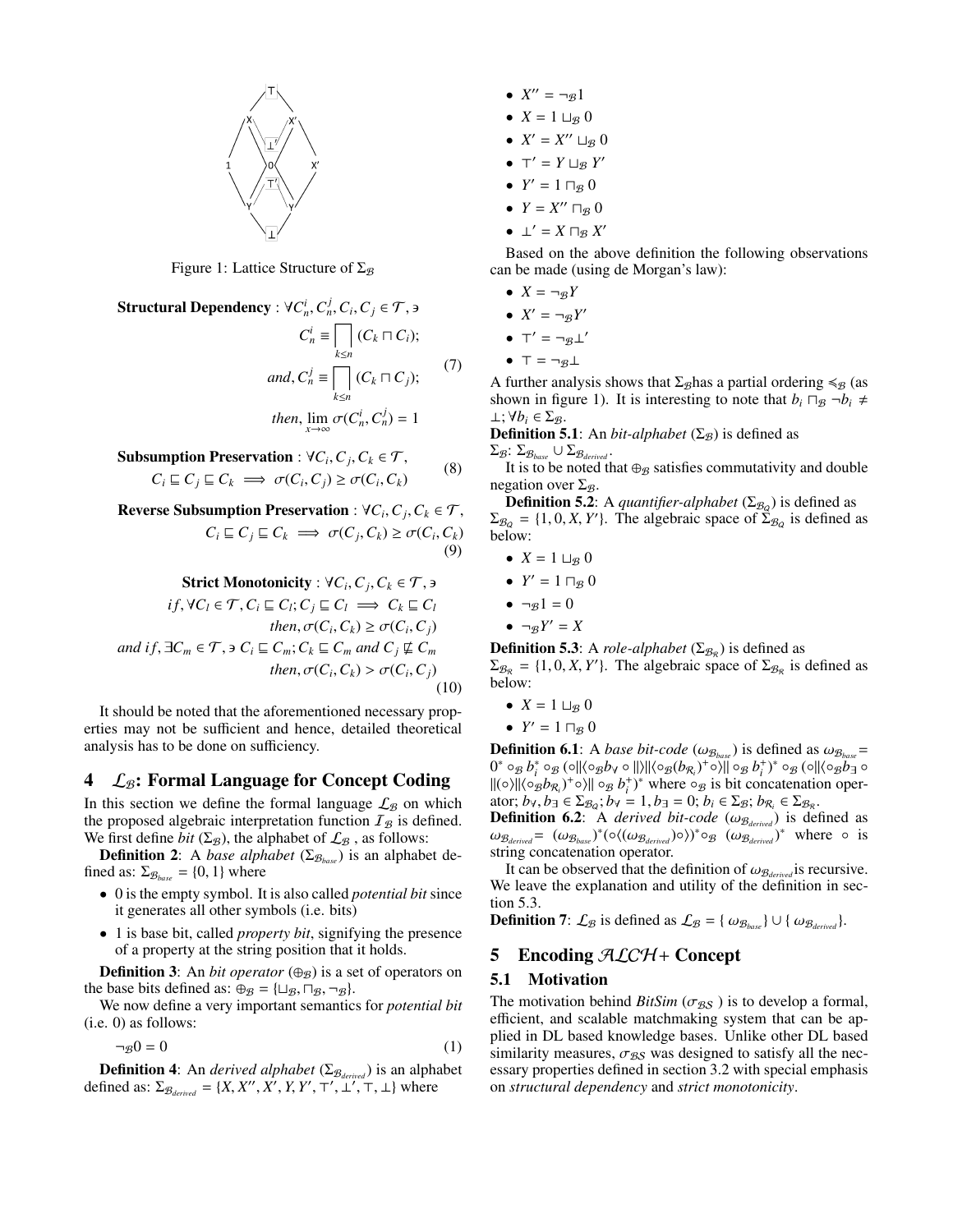

Figure 2: Atomic Concept Encoding: Example

At the same time,  $\sigma_{BS}$  computation is over  $\mathcal{L}_B$ , rather than  $ALCH+$ . This significantly improves the computational speed since  $\sigma_{BS}$  essentially becomes a function over  $\omega_B$  pairs (such bit-codes can be computed and stored off-line in the knowledge base). Since,  $\sigma_{BS}$  computation is performed on pairs of bits holding the same position in  $\omega_B$ , therefore we can chunk bit-codes in constant sizes and perform similarity over concept pairs on parallel computational platforms. This gives massive scalability to  $\sigma_{BS}$ . Efficient optimization can be performed by caching similarity results of bit-code chunks that are frequently visited.

We will also show that, at a bit level,  $\sigma_{BS}$  has a partial ordering  $\leq_{\sigma_{BS}}$ . This allows application-oriented assignment of similarity scores to bit pairs at the lowest granularity. Also,  $\sigma_{\mathcal{BS}}$  is highly adaptive to all types of similarity measures that have set theoretic operations on DL concepts.

#### 5.2 Encoding Atomic Concepts

Before we show that  $\mathcal{L}_{\mathcal{B}}$  has complete correspondence with  $ALCH+$ , we first provide the foundational axioms that helps us to encode atomic concepts in  $ALCH+$ . For that we need to define the proposed algebraic interpretation function  $I_{\mathcal{B}}$ (also called *bit-interpretation*).

**Definition 8:** *Bit-interpretation*  $(I<sub>B</sub>)$  is a function as follows:

 $I_{\mathcal{B}}: C \mapsto \mathcal{L}_{\mathcal{B}}$ ;  $C \in \mathcal{T}_{\mathcal{ALCH+}}$ 

We hereby define  $(A_i)^{T_B}$ , where  $A_i$  is an arbitrary atomic concept in  $ALCH+$ , using the following two axioms:

#### Fundamental Axiom of Atomic Concepts

$$
\forall b_k^{A_i} \in \omega_{\mathcal{B}}^{A_i}, \ b_k^{A_i} \in \Sigma_{\mathcal{B}_{base}}; \omega_{\mathcal{B}}^{A_i} \equiv (A_i)^{I_{\mathcal{B}}}.
$$
 (1)

#### Axiom of Significant Property Bit

$$
\exists b_k^{A_i} \in \omega_B^{A_i}, b_k^{A_i} = 1 \& b_{k+1}^{A_i} = 0^*.
$$
 (2)

where, *k* is the *k-*th position (in increasing order from right to left) in  $\omega_{\mathcal{B}}^{A_j}$ <br>property bit  $B_{\mathcal{B}}^{A_j}$ . In the second axiom  $b_k^{A_i}$  holds the significant property bit.

We now show the method to encode inclusion axioms on atomic concepts using the following two axioms:

#### Axiom of Property Bit Inheritance

$$
\forall A_i, A_j \in \mathcal{T}_{\mathcal{ALCH}+}, \exists A_i \sqsubseteq A_j, b_k^{A_j} = 1 \rightarrow b_k^{A_i} = 1; \forall b_k^{A_j} \in \omega_{\mathcal{B}}^{A_j}
$$
(3)



Figure 3: Algebraic Space of *<sup>b</sup>*ω

#### Axiom of Atomic Bit-Code Uniqueness

$$
Given, \forall A_i, A_j \in \mathcal{T}_{\mathcal{A}\mathcal{L}\mathcal{C}\mathcal{H}^+}, \exists A_j \not\subseteq A_i
$$
  

$$
\exists b_k^{A_i} \in \omega_{\mathcal{B}}^{A_j}, b_k^{A_j} \in \omega_{\mathcal{B}}^{A_j}, b_k^i = 1 \& b_k^j \neq 1
$$
 (4)

The above four axioms ensure that a simple boolean intersection between any pair of  $\omega_{\mathcal{B}}^{A_i}$  and  $\omega_{\mathcal{B}}^{A_j}$ <br>code of the *least common subsumer* (*lcs*) a  $\frac{\mu}{\beta}$  generates the bitcode of the *least common subsumer* (*lcs*) atomic concept. An example encoding instance has been illustrated in figure 2. For atomic roles we can use the same principle of encoding with an alphabet  $\Sigma^{\mathcal{R}}_{\mathcal{B}_{base}}$  that corresponds to  $\Sigma_{\mathcal{B}_{base}}$ .

#### 5.3 Encoding Derived Concepts

For encoding derived concepts, we cannot attain completeness using  $\omega_{\mathcal{B}_{base}}$  only. This is because, for a bounded number of atomic concepts (say, *n*) we need a mechanism to encode  $2^{2^n}$  distinct and disjoint concepts, in the worst case. However, with only 11 bits in  $\Sigma_{\mathcal{B}}$ , we can only encode 11<sup>n</sup> distinct concepts. It is because of this reason that we need to use  $\omega_{\mathcal{B}_{derived}}$ . The method is to have nested encoding for bit operations over certain special bit pairs. These operations do not have direct mapping to the algebraic lattice shown in figure 1. Instead they map to intermediate and discrete *compound bits* ( $b_{\omega}$ ). which can be represented in terms of  $\Sigma_{\mathcal{B}}$ . We define  $b_{\omega}$ as follows:

Definition 9: A *compound bit* is defined as:

 $b_{\omega}$ =  $\langle \circ_{\mathcal{B}} \omega_{\mathcal{B}_{derived}} \circ \rangle$ , where the algebra of  $b_{\omega}$  is defined as shown in figure 3.

For any derived concept  $C_i$ , we can state the following:

#### Axiom of Binary Concept Operation

$$
b_{\omega_k}^{C_i} \oplus b_{\omega_k}^{C_j} \equiv (\langle \circ_{\mathcal{B}} \omega_{\mathcal{B}_{derived}} \circ \rangle)^{C_i}_{k} \oplus (\langle \circ_{\mathcal{B}} \omega_{\mathcal{B}_{derived}} \circ \rangle)^{C_j}_{k}
$$
  

$$
\equiv (\langle \circ_{\mathcal{B}} (\omega_{\mathcal{B}_{derived}}^{C_i} \oplus \omega_{\mathcal{B}_{derived}}^{C_j}) \circ \rangle)_{k} \equiv b_{\omega_k}^{C_i \oplus C_j}
$$
(5)

Based on axiom 5 we can state that:

**Lemma 1.** *For any binary operation between*  $b_{\omega_k}^{C_i}$  *and*  $b_{\omega_k}^{C_j}$ *k , the length of both the operands,*  $b_{\omega_k}^{C_i}$  *and*  $b_{\omega_k}^{C_j}$ *<br>where ki k th position of b. in*  $(c_k)$ *k , must be same; where k: k-th position of*  $b_{\omega}$  *in*  $\omega_B$  *.* 

**Lemma 2.** *For any binary operation between*  $b_{\omega_k}^{C_i}$  *and*  $b_{\omega_k}^{C_j}$ *k , the length of the resultant*  $b_{\omega_k}^{C_i \oplus C_j}$ <br>*C*  $\in$  {1, 2, 3} and n is length of ones  $h_k$ <sup>*k*</sup><sup>*s*</sup> *has growth* =  $O(c^n)$ *, where*  $c \in \{1, 2, 3\}$  *and n is length of operand b<sub>ω</sub>.* 

**Lemma 3.** *If*  $\exists b_k \in \omega_B \ni b_k = \top$ , then  $\omega_B = \top$ 

**Lemma 4.** *If*  $\exists b_k \in \omega_B \ni b_k = \bot$ , then  $\omega_B = \bot$ 

Lemma 5. *If*  $\forall b_k \in \omega_B \ni b_k = \top'$ , then  $\omega_B = \top$ 

**Lemma 6.** *If*  $\forall b_k \in \omega_B \ni b_k = \bot'$ , then  $\omega_B = \bot$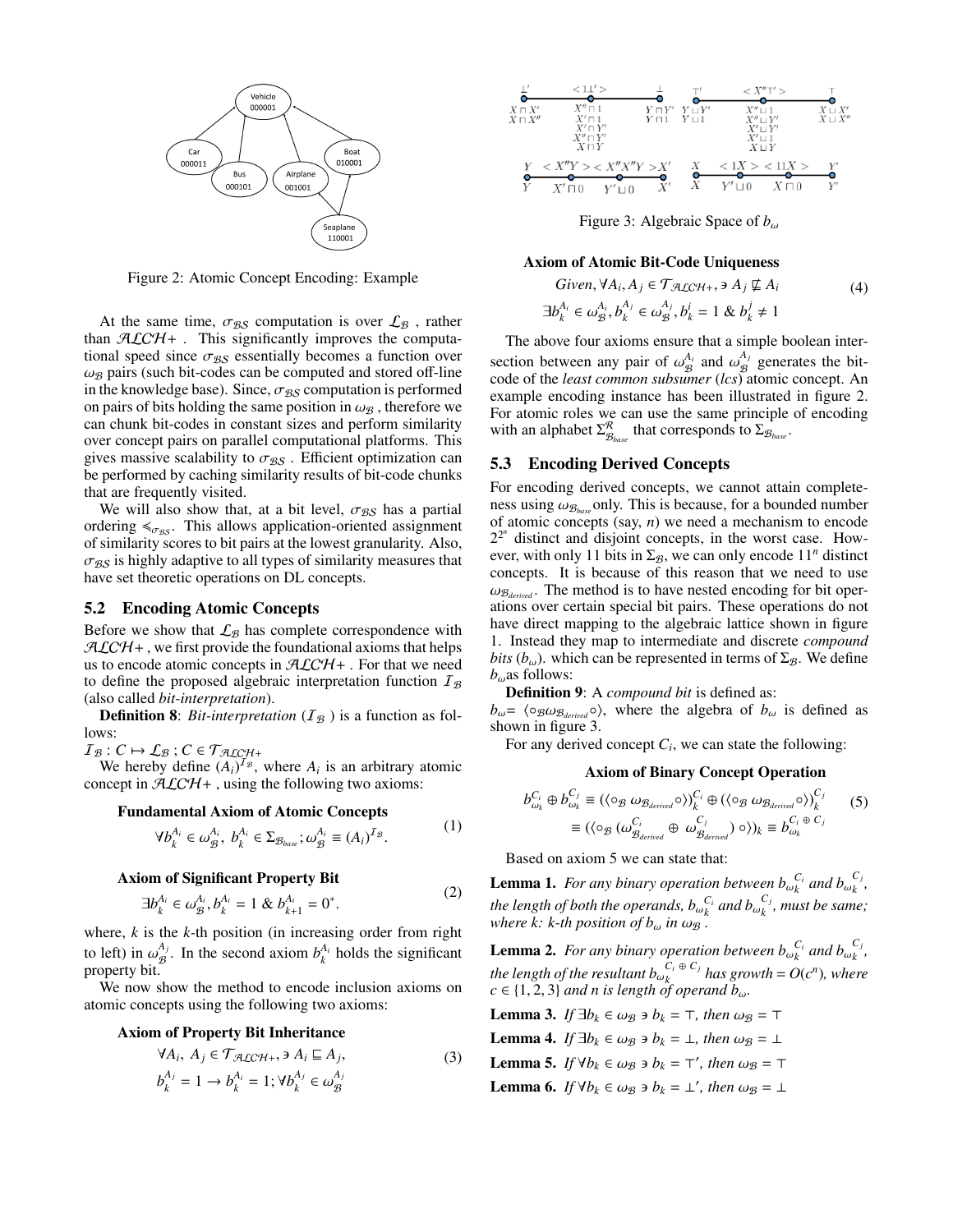We now postulate the following axioms for operations over derived concepts:

## Axiom of Concept Negation

$$
(\neg C_i)^{I_B} \equiv \{\neg b_k^{C_i}\} \equiv \{b_k^{-C_i}\}\tag{0}
$$

 $(6)$ 

## Axiom of Binary Concept Operation

$$
(C_i \oplus C_j)^{I_B} \equiv (C_i)^{I_B} \oplus (C_j)^{I_B} \equiv \{b_k^{C_i}\} \oplus_B \{b_k^{C_j}\}
$$
  

$$
\equiv \{b_k^{C_i \oplus C_j}\}; where \ \oplus_B \equiv \oplus^{I_B}; \oplus \in \{\sqcup, \sqcap\}
$$

## Axiom of Universal Role Restriction

$$
(\forall R_j.C_i)^{T_{\mathcal{B}}} \equiv ||\langle \circ_{\mathcal{B}} b_k^{\forall} \circ \rangle || || \langle \circ_{\mathcal{B}} \{ b_{R_k}^{R_j} \} \circ \rangle || \circ_{\mathcal{B}} \{ b_k^{C_i} \}
$$
(8)

#### Axiom of Full Existential Role Restriction

$$
(\exists R_j.C_i)^{T_{\mathcal{B}}} \equiv ||\langle \circ_{\mathcal{B}} b_k^{\exists} \circ \rangle || || \langle \circ_{\mathcal{B}} \{ b_{R_k}^{R_j} \} \circ \rangle || \circ_{\mathcal{B}} \{ b_k^{C_i} \}
$$
\n<sup>(9)</sup>

It is to be noted that for the above axioms  $b_k$  can be both a simple and a compound bit. We now provide a proof for showing the mathematical correspondence between  $(\mathcal{L}_\mathcal{B})^{I_\mathcal{B}}$ and  $(\tilde{ALCH} + )^I$ .

Lemma 7.  $\forall b_k^{C_i} \in \omega_B^{C_i}, b_k^{C_j}$  $c_j \in \omega_{\mathcal{B}}^{C_j}$ **Lemma 7.**  $\forall b_k^{C_i} \in \omega_B^{C_i}, b_k^{C_j} \in \omega_B^{C_j}; k: k\text{-th position in } \omega_B$ <br>  $b_k^{C_i} \leq B b_k^{C_j} \iff (C_i)^{I_{\mathcal{ALCH}^+}} \subseteq (C_j)^{I_{\mathcal{ALCH}^+}}$ 

*Proof.* Proof can be derived from the lattice structure of  $\Sigma$ <sub>B</sub> (see figure 1.)

Following the above lemma we can state that:

**Theorem 1.**  $(C_i)^{\mathcal{I}} \subseteq (C_j)^{\mathcal{I}} \iff (C_i)^{\mathcal{I}_{\mathcal{B}}} \subseteq (C_i)^{\mathcal{I}_{\mathcal{B}}}$ **Theorem 2.**  $(C_i \oplus_B C_j)^{\mathcal{I}} \iff (C_i \oplus_B C_i)^{\mathcal{I}_B}; \oplus_B \in \{\sqcup, \sqcap\}$ 

*Proof.*  $\forall b_k^{C_i} \in \omega_B^{C_i}, b_k^{C_j}$ <br>*C<sub>i</sub>* en *i C*<sub>*j*</sub> *C*<sub>*j*</sub> *C*<sub>*j*</sub>  $c_j \in \omega_{\mathcal{B}}^{C_j}$  $_{\mathcal{B}}^{\mathbf{\mathsf{c}}\,j}.$  $b_k^{C_i} \oplus_B j = b_k^{C_i} \oplus_B b_k^{C_j} \iff b_k^{C_i} \oplus_B b_k^{C_j}$  $c_j, b_k^{C_i + B_j} \leq B b_k^{C_j}$  $\int_k^{\mathbf{C}_j}$ , if  $\overset{\kappa}{\oplus}$  =  $\Box$ ; else converse over  $\leq \overset{\kappa}{\oplus}$ .

**Theorem 3.**  $(QR.C_i)^{\mathcal{I}} \iff (QR.C_i)^{\mathcal{I}_B}; Q \in \{\forall, \exists\}$ 

*Proof.* From axiom 7 and 8, we can show that  $(QR.C_i)^{T_g}$  is unique. This is because  $O^{T_g}$  is unique. In other words, the unique. This is because  $Q^{I_B}$  is unique. In other words, the algebra has complete correspondence with  $(QR.C_i)^T$  $\Box$ 

**Theorem 4.**  $\forall \omega_{\mathcal{B}} \in \mathcal{L}_{\mathcal{B}}$ ,  $\omega_{\mathcal{B}}$  *is unique.* 

*Proof.* Follows from axiom 4 and lemma 1 - 6. □

Theorem 5. ALCH+ <sup>I</sup> *has complete correspondence with*  $\mathcal{L_{B}}^{\ \ I_{\mathcal{B}}}$ 

*Proof.* The proof follows from theorem 1 - 3. □



Figure 4: Total Ordering of  $\sigma_{BS}$ 

# 6 BitSim Similarity Measure

### 6.1 Outline

In this section we provide a generic definition for *BitSim*. We first define  $\sigma_{\mathcal{BS}}$  (i.e. similarity at a bit level) as follows:

**Definition 10:**  $\sigma_{BS}$ :  $b_i \times b_j \mapsto [0, 1]$ ; where  $b_i, b_j \in \Sigma_B$ .<br>It is to be noted that *b*, can be *b*, as well. One can see the

It is to be noted that  $b_i$  can be  $b_\omega$  as well. One can see that  $\sigma_{BS}$  has a total order  $\leq_{\sigma_{BS}}$  (see figure 4). In order to compute similarity at a bit-code level, we define an aggregation function called  $\hat{\sigma}_{BS}$ . There are two parameters that should influence the value output of  $\hat{\sigma}_{BS}$ : (i)  $\leq_{\beta}$  and (ii) *code-generativity* (CG). We define *code-generativity* as follows:

**Definition 11:** *Code-generativity* ( $\mathcal{F}_{CG}$ ) of any  $\omega_B$  of a concept is the total number of distinct and disjoint concepts that are covered by the  $\omega_{\mathcal{B}}$  .

As an example,  $\mathcal{F}_{CG}(XX1) = 3$ ; (i.e. 11'1, 1'11, 111). We we define the similarity measure at a bit-code level (we call now define the similarity measure at a bit-code level (we call it  $\hat{\sigma}_{BS}$ ) as follows:<br>**Definition 12**:  $\hat{\sigma}$ 

**Definition 12**: 
$$
\hat{\sigma}_{\mathcal{BS}}
$$
: { $\sigma_{\mathcal{BS}}_k \times (\mathcal{F}_{\mathcal{CG}})_k \times \preccurlyeq_{\mathcal{B}_k}$ }  $\mapsto$  [0, 1].

We now postulate the following axioms:

**Axiom of 0-bit Similarity**  

$$
\forall k; \sigma_{BS}(0_k, 0_k) \text{ is ignored.}
$$
 (10)

#### Axiom of  $\top -$  bit Similarity

$$
\forall a \in \Sigma_{\mathcal{B}}; \sigma_{BS}(\top, a) = 1 \text{ if } a = \top; \text{ else undefined.}
$$
\n(11)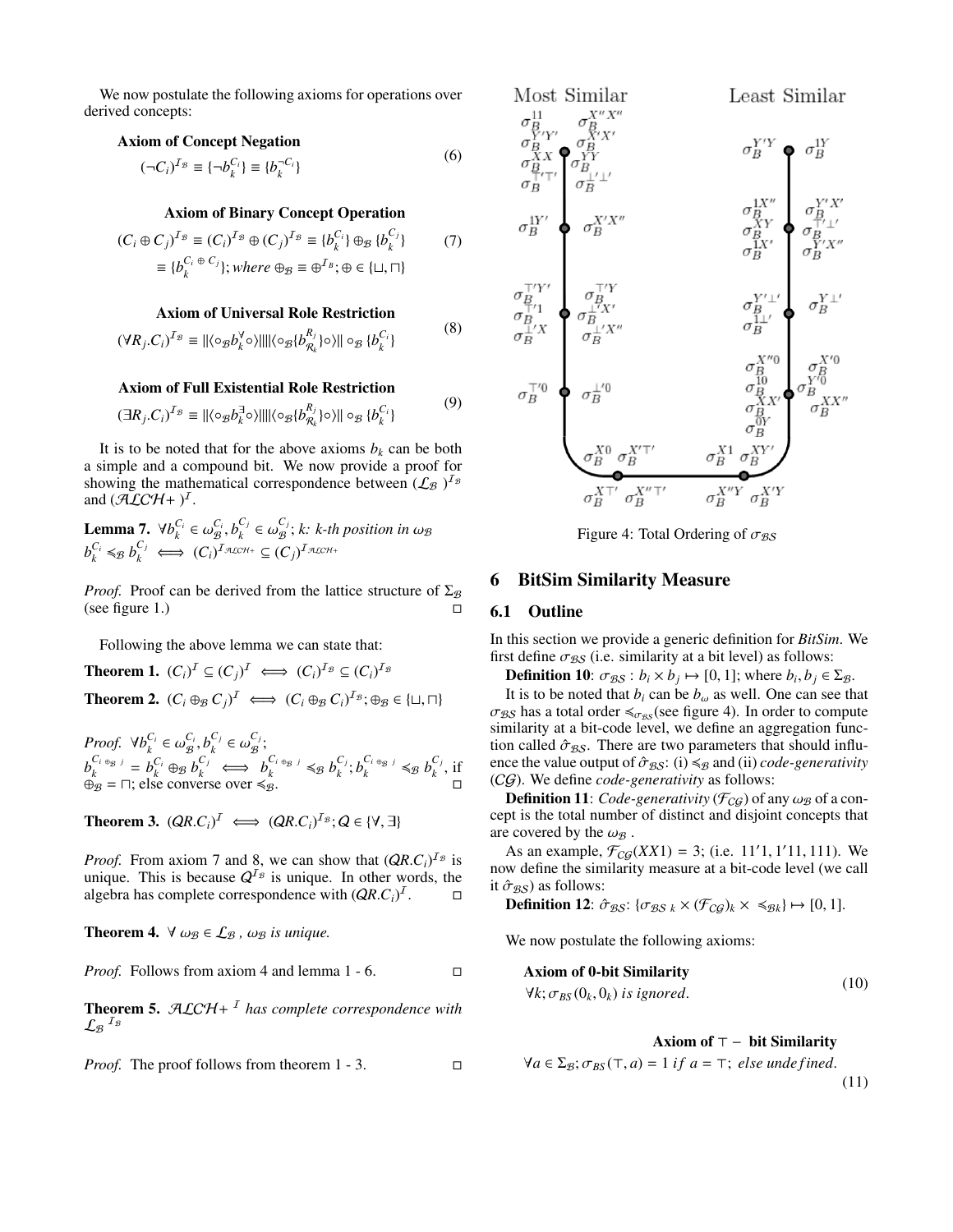



#### Axiom of  $\perp$  – bit Similarity

$$
\forall a \in \Sigma_{\mathcal{B}}; \sigma_{BS}(\bot, a) = 1 \text{ if } a = \bot; \text{ else undefined.}
$$
\n
$$
(12)
$$

### 6.2  $\hat{\sigma}_{BS}$ : Property Analysis

In this section we show that  $\hat{\sigma}_{BS}$  follows the necessary conditions: (i) reflexive, (ii) maximality, (iii) equivalence closure, (iv) equivalence invariance, (v) structural dependency, (vi) subsumption preservation, (vii) reverse subsumption preservation, and (viii) strict monotonicity. The first two properties trivially hold true. The following theorems show that the rest of the properties hold:

Theorem 6. *Equivalence closure and invariance holds true for* σ<sup>ˆ</sup> BS*.*

*Proof.* Follows from theorem 1 and theorem 4. □

**Theorem 7.** *Structural dependency holds true for*  $\hat{\sigma}_{BS}$ *.* 

*Proof.* Under the condition of structural dependency, for two concepts  $C_i$  and  $C_j$  the  $\omega_B$  that is generated for them will have a length say *l* that grows exponentially as the number have a length, say *l*, that grows exponentially as the number of inner intersections in the definition of both  $C_i$  and  $C_j$  tends to ∞. Therefore, except for the word length of the invariant concepts in the definition of  $C_i$  and  $C_j$ , all of  $\omega_B C_i$  and  $\omega_B C_j$ <br>will be exact. Hence  $\hat{\sigma}_{BS}(C_i, C_i) \rightarrow 1$ will be exact. Hence,  $\hat{\sigma}_{BS}(C_i, C_j) \rightarrow 1$ 

**Theorem 8.** *Strict monotonicity holds true for*  $\hat{\sigma}_{BS}$ *.* 

*Proof.* When more than one concepts (say,  $C_x, C_y$ ) subsume two (say,  $C_i$ ,  $C_j$ ) out of three arbitrary concepts (say,  $C_i$ ,  $C_j$ ) while only one (say,  $C_j$ ) subsumes all three then  $C_i$ ,  $C_j$ ,  $C_k$ ), while only one (say,  $C_y$ ) subsumes all three, then  $\hat{\sigma}_{\text{esc}}(C_i, C_i) > \hat{\sigma}_{\text{esc}}(C_i, C_k)$ . This is because, since  $\hat{\sigma}_{\text{esc}}$  is  $\hat{\sigma}_{BS}(C_i, C_j) > \hat{\sigma}_{BS}(C_i, C_k)$ . This is because, since  $\hat{\sigma}_{BS}$  is property based measure  $C_i$ ,  $C_i$  will inherit more common bits property based measure,  $C_i$ ,  $C_j$  will inherit more common bits<br>than  $C_k$ than  $C_k$ .

We now show how  $\hat{\sigma}_{BS}$ can be adapted to a third-party similarity measure as follows:

**Definition 13**:  $\hat{\sigma}_{BS}$ -Jaccard =  $\hat{\sigma}_{BS}(\omega_{BS}^{C_i \cap C_j})$  $BS \rightarrow \omega$  $\frac{C_i \sqcup C_j}{BS}$ 

## 7 Discussion

As can be seen,  $\sigma_{BS}$  can be adapted as an alternate paradigm for DL subsumption reasoning. Since  $\mathcal{L}_B$  can be mapped to a boolean space one can perform bit operations at high speed and that too on a distributed and parallel platform. At the same time, various caching techniques can be applied efficiently. In the future we will be exploring these research prospects and other possibilities such as probabilistic reasoning on  $\mathcal{L}_B$ , A-Box reasoning, and reasoning over higher expressive DL.

### 8 Conclusion

In this paper we have proposed *BitSim* ( $\sigma_{BS}$ ) - an algebraic similarity measure for concept definitions in  $ALCH+$ . We show that  $\sigma_{BS}$  satisfies all the necessary algebraic properties recommended for a formal similarity measure. Being based on  $I_B$ ,  $\sigma_{BS}$  is highly sensitive to standard DL interpretation. Furthermore,  $\sigma_{BS}$  is highly adaptive to any similarity measure that uses set theoretic operations.

### References

- <span id="page-5-2"></span>[Alsubait *et al.*, 2014] Tahani Alsubait, Bijan Parsia, and Uli Sattler. Measuring similarity in ontologies: A new family of measures. In *Knowledge Engineering and Knowledge Management*, pages 13–25. Springer, 2014.
- <span id="page-5-10"></span>[Baader, 2003] Franz Baader. *The description logic handbook: theory, implementation, and applications*. Cambridge university press, 2003.
- <span id="page-5-4"></span>[Borgida *et al.*, 2005] Alexander Borgida, Thomas J Walsh, and Haym Hirsh. Towards measuring similarity in description logics. *Description Logics*, 147, 2005.
- <span id="page-5-7"></span>[Brandt et al., 2002] Sebastian Brandt, Ralf Küsters, and Anni-Yasmin Turhan. Approximation and difference in description logics. In *KR*, pages 203–214, 2002.
- <span id="page-5-0"></span>[Cimiano *et al.*, 2005] Philipp Cimiano, Andreas Hotho, and Steffen Staab. Learning concept hierarchies from text corpora using formal concept analysis. *J. Artif. Intell. Res.(JAIR)*, 24:305–339, 2005.
- <span id="page-5-8"></span>[Distel *et al.*, 2014] Felix Distel, Jamal Atif, and Isabelle Bloch. Concept dissimilarity with triangle inequality. *KR14*, 2014.
- <span id="page-5-3"></span>[Fanizzi and dAmato, 2006] Nicola Fanizzi and Claudia dAmato. A similarity measure for the  $ALN$  description logic. *Proceedings of CILC*, pages 26–27, 2006.
- <span id="page-5-6"></span>[Groot *et al.*, 2005] Perry Groot, Heiner Stuckenschmidt, and Holger Wache. Approximating description logic classification for semantic web reasoning. In *The Semantic Web: Research and Applications*, pages 318–332. Springer, 2005.
- <span id="page-5-5"></span>[Hariri *et al.*, 2006] Babak Bagheri Hariri, Hassan Abolhassani, and Ali Khodaei. A new structural similarity measure for ontology alignment. In *SWWS*, pages 36–42, 2006.
- <span id="page-5-1"></span>[Jaccard, 1998] P Jaccard. Etude comparative de la distribution florale dans une portion des alpes et des jura. In *Bull Soc Vaudoise Sc Nat*, volume 37, pages 547–579, 1998.
- <span id="page-5-9"></span>[Jiang and Conrath, 1997] Jay J Jiang and David W Conrath. Semantic similarity based on corpus statistics and lexical taxonomy. *arXiv preprint cmp-lg*/*9709008*, 1997.